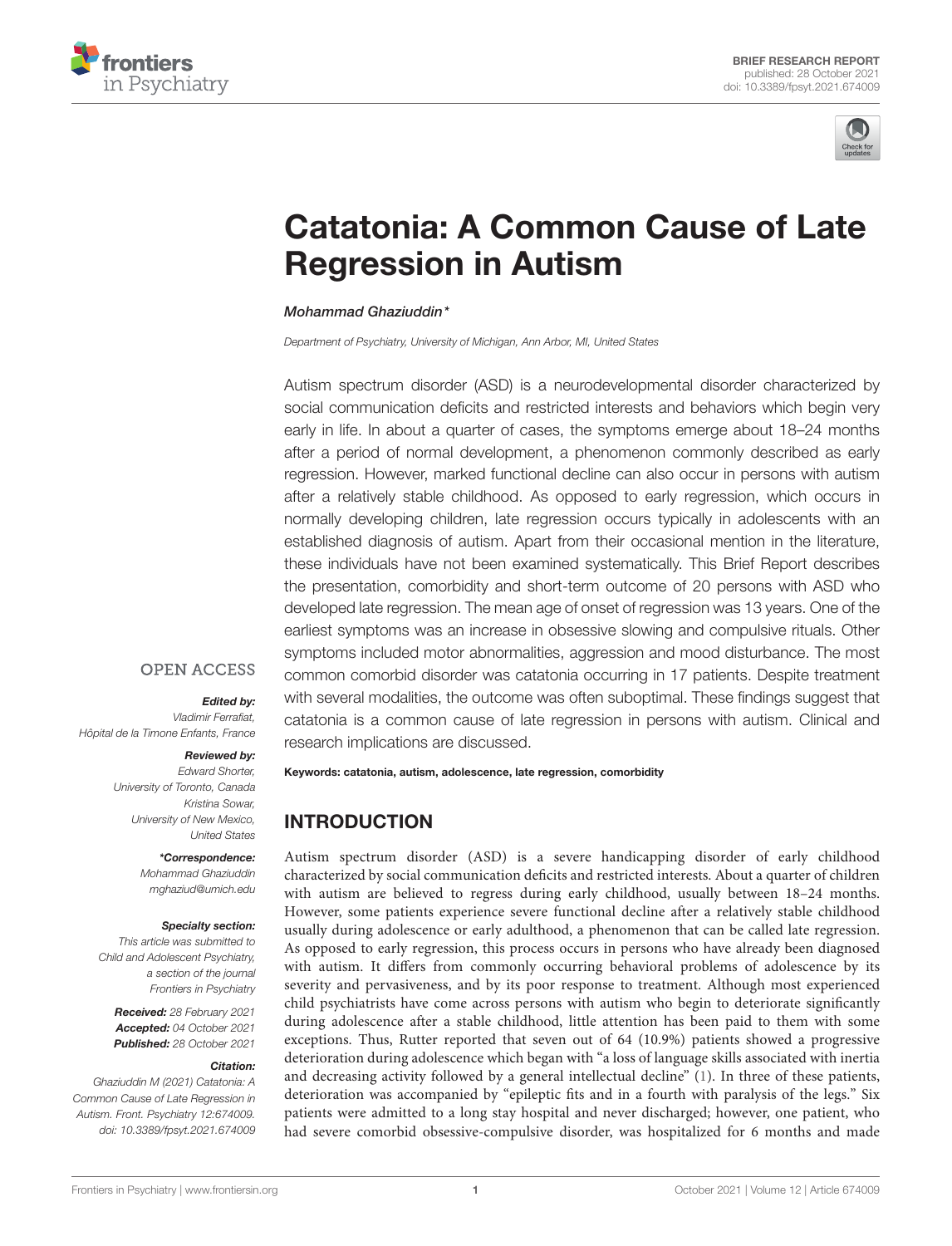complete recovery. Billstedt and colleagues reported higher estimates of this group of patients. Out of a total sample of 120, 24 (20%) deteriorated during adolescence and in 12 out of these, the "deterioration appeared to be permanent" [\(2\)](#page-4-1). Kobayashi and colleagues surveyed 201 adults with autism (mean age 21.5 years) who had participated in educational and health services. On the basis of questionnaires and direct examination, they reported that one third of their patients deteriorated after adolescence [\(3\)](#page-4-2). Because of decreasing number of long-stay psychiatric beds, and possibly because of increasing awareness of the psychiatric comorbidity of autism across the life span, patients who meet the definition of late regression are being increasingly referred to emergency rooms and acute psychiatric units. This Brief Report attempts to characterize the presentation and shortterm outcome of 20 adolescents with ASD who developed late regression, with particular reference to the comorbidity with catatonia.

## **METHODS**

From a series of 13 to 17 year-old adolescents with ASD [\(4\)](#page-4-3) referred to the psychiatry department of an academic medical center, cases with late regression were identified. For the purpose of this study, late regression was defined as a significant decline in social, communication and other areas of functioning, occurring in a relatively well-functioning adolescent with autism. Degree of severity of the deterioration was indexed by an urgent referral to the outpatient clinic, the emergency room, or admission to the inpatient unit. Patients with chronic behavioral problems without significant qualitative and quantitative deterioration during adolescence were excluded.

Data were abstracted from a checklist completed by parents and caregivers. This checklist consisted of 30 psychiatric symptoms rated on a scale of 0 to 2 (not present, sometimes present and often present), and details about family psychiatric history, life events, school details, medications used, and past psychiatric history. In addition, the following rating scales were collected: Child Behavior Checklist [\(5\)](#page-4-4); Reynold's Adolescent Depression Scale-2 [\(6\)](#page-4-5); Multidimensional Anxiety Scale for Children [\(7\)](#page-4-6); Conner's Rating Scales-Revised [\(8\)](#page-4-7); Bush-Francis Scale for catatonia [\(9\)](#page-4-8); and the Social Communication Questionnaire for autism [\(10\)](#page-4-9). The diagnosis of ASD and of comorbid psychiatric disorders was based on the DSM 5 and made by an experienced child psychiatrist after repeated examination of the patient on at least three occasions. Structured interviews and observation scales for diagnosing autism were administered only if the diagnosis of autism had previously not been made and if the patient was clinically stable. Categorization of intellectual disability was based on the IQ and/or details of adaptive functioning gathered from history and records.

Laboratory investigations consisted of complete blood picture, metabolic panel, thyroid function tests, urinalysis and drug screen. EEG, MRI, NMDA receptor antibodies, antistreptolysin O titer, urine organic acids, and a chromosomal microarray were also performed when indicated. Duration of the follow-up ranged from 1 to 3 years. Outcome was based on Lotter's method and classified as "good" (normal or near normal social life and satisfactory functioning at school or work); "fair" (some social and educational progress, in spite of significant, even marked, abnormalities in behavior or interpersonal relationships); and "poor" (severe handicap with no independent social progress) [\(11\)](#page-4-10). The study was approved by the institutional IRB.

# RESULTS

Out of 26 patients eligible to participate in the study, six were excluded leaving a sample of 20 patients (12 males, 8 females; age 13–17; mean 15.5 years). Based on their intellectual ability and adaptive functioning, eight were classified with high functioning autism (HFA) and 12 with low functioning autism (LFA). All the patients were treated on the inpatient during the acute phase and followed up in the outpatient clinic.

The mean age of onset of late regression was 13 years (range 10–15 years). Presenting symptoms consisted of an increase in obsessive slowing and ritualistic behaviors; severe aggressive behavior either of a recent onset or marked worsening of pre-existing behavior; intense mood symptoms; complaints of auditory or visual hallucinations; eating problems with excessive or minimal food intake; marked changes in the speech output including muteness; and a combination of these symptoms. Based on rating scales and direct observation, the most common comorbid diagnosis was catatonia ( $n = 17, 85\%$ ) followed by disruptive behavior disorder ( $n = 10, 50\%$ ); mood disorder ( $n =$ 10, 50%) and psychotic disorder ( $n = 7$ , 35%). Several patients had multiple diagnoses. Fifteen (75%) had a family history of psychiatric illness in the first-degree relatives. Three (15%) had a history of early regression before the age of 3–4 years. Seven patients had chromosomal abnormalities including two with Down syndrome (Trisomy 21), one with Di George Syndrome (22qdel Syndrome) and one with 15 q duplication syndrome (see **[Table 1](#page-2-0)**). One patient had cerebellar ectopia and another had an arachnoid cyst. All the patients had been exposed to psychotropic medications at the time of referral or in the past.

Treatment occurred in both inpatient and outpatient settings and consisted of a combination of medications and therapy. In general, those with normal intelligence and reasonably good verbal skills received supportive and cognitive behavioral therapy while those with intellectual disability and behavioral problems received medications with behavioral therapy. Ten patients received electroconvulsive therapy (ECT).

At follow-up after 1–3 years, only two patients were rated as having a good outcome (described as having reached nearnormal premorbid level of functioning). 12 patients had a "fair" outcome because of "some social and educational progress in spite of significant abnormalities in behavior or interpersonal relationships" and six had a "poor" outcome (defined as severe handicap with no independent social progress). Thus, only two patients (10%) almost reached their premorbid level of functioning.

## **DISCUSSION**

This preliminary study describes a group of children with ASD who developed severe decline in multiple areas of functioning during adolescence. Because of its age of onset, severity, and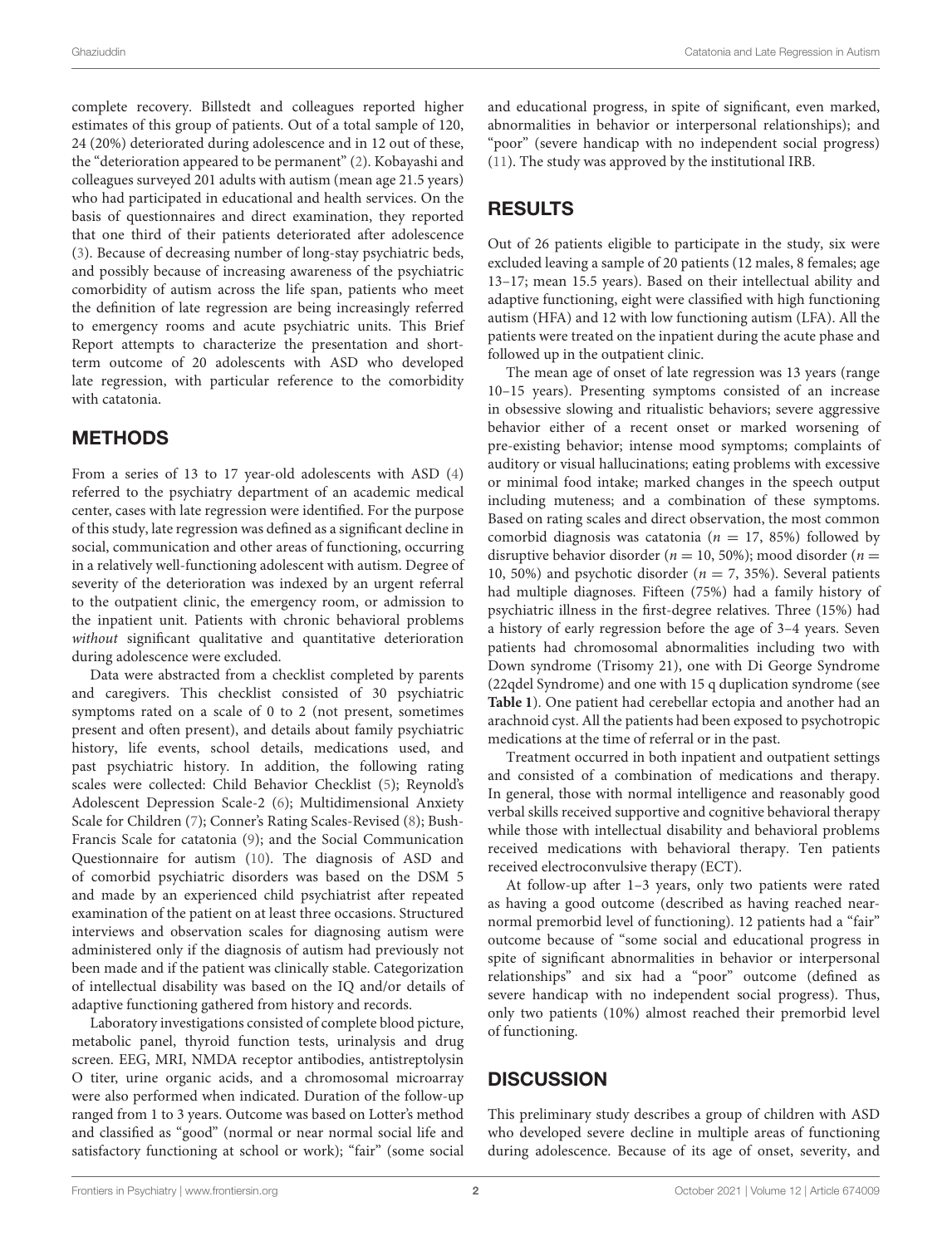<span id="page-2-0"></span>TABLE 1 | Demographic characteristics of the sample.

| Number                                             | 20                                                                                                                                        |
|----------------------------------------------------|-------------------------------------------------------------------------------------------------------------------------------------------|
| Male: Female                                       | 12:8                                                                                                                                      |
| Mean Age (range)                                   | 15.55 (13-17)                                                                                                                             |
| HFA: LFA                                           | 8:12                                                                                                                                      |
| Mean age of onset of adolescent-regression (range) | 13.00 (12-15)                                                                                                                             |
| Family history of psychiatric illness              | 15                                                                                                                                        |
| History of early regression                        | 3                                                                                                                                         |
| History of infection/surgical procedures           | $\overline{2}$                                                                                                                            |
| Chromosome abnormalities                           | Trisomy 21 (Down syndrome<br>2 cases); One each with<br>Charge syndrome (22q del);<br>15g dup syndrome; Xg28<br>dup; 9p24.2 del; 3q13.13. |
| MRI findings                                       | Cerebellar ectopia 1;<br>Arachnoid cyst 1                                                                                                 |
| Catatonia                                          | 17                                                                                                                                        |
| <b>Eating Disorder</b>                             | $\overline{4}$                                                                                                                            |
| Outcome                                            | Fair (12); Poor (6); Good (2)                                                                                                             |

generally poor outcome, this period may be labeled as late regression of autism.

Obsessive slowing and increased ritualistic behaviors were the most common presenting features along with mood and behavioral changes. Parents often complained of such behaviors as "freezing moments" and "getting stuck in the doorways." Other symptoms were new-onset aggression with pressured speech and overactivity resembling hypomania, and reports of "hearing voices and seeing visions." However, these "hallucinations" were often ill-defined and usually accompanied by mood changes.

The most common comorbid disorder was catatonia occurring in 17 (85%) out of the 20 patients. Nine were males, and seven females, with a mean age of 14.5 years, which is a year less than that of the entire sample. 12 of the catatonic patients were low functioning suggesting that catatonia and intellectual disability may increase the risk of late regression in autism. Despite the initial diagnosis of psychosis in seven patients in the catatonia group, none met the criteria of schizophrenia. A clear history of abnormal eating going back to early childhood was present in three patients with catatonia; one had a history of hyperphagia, one of rumination disorder, and another of ARFID [\(4\)](#page-4-3). Three patients with catatonia had a history of epilepsy but none had active seizures at the time of the study. Similarly, infection was suspected in two cases but could not be confirmed on repeated interviews and examinations. Eight patients with catatonia received ECT and nine were treated with medications. At 1–3 year's follow-up, two patients with catatonia received a rating of "good," 12 of "fair" and 5 of "poor." The high number of patients with catatonia among adolescents with late regression underscores the need for screening for this condition in persons with developmental disorders including those with autism [\(12\)](#page-4-11). While catatonia was the most common comorbid diagnosis in the sample, it is unclear to what extent it was a causative or a contributory factor in the etiology of late

regression. In addition, it is important that 15% of the sample did not have catatonia suggesting that catatonia is not the only disorder that can be associated with or be the cause of late regression in autism. In the present sample, the three patients who had regression without catatonia had severe mood disorders including two with obsessive compulsive disorder. A larger study with a proportional number of patients without catatonia will help clarify some of these points.

A family history of psychiatric illness was common. In 15 patients, first degree relatives were affected, usually with mood disorders. The yield of biological investigations, such as EEG and MRI, was low. One patient had cerebellar ectopia and another showed an arachnoid cyst on the MRI. In all, seven patients had positive findings on Chromosomal Microarray Array (CMA). Two patients had Down syndrome (trisomy 21) and one each had 22q deletion (Di George Syndrome), and 15q duplication syndrome. Of the remaining three patients with findings of uncertain significance, one each had 3q13.13 intragenic deletion, 9p24.2 deletion, and X28q duplication. All the patients with chromosome abnormalities had catatonia. Although systematic studies of the genetic abnormalities in patients with autism undergoing late regression have not been done our findings are consistent with those of a recent study by Verhoeven et al. [\(13\)](#page-4-12). In this study of Phelan McDermid syndrome, characterized by deletion of the SHANK3 gene located on 22q13.33, the authors found that out of 24 adult patients, four developed regression during early adulthood and two of these had autism.

Treatment consisted of multiple medication trials and behavioral therapy. None of the patients were medication naïve. Out of the three patients without catatonia who had severe comorbid mood disorders, one received medications and the remaining two received ECT. In all, ten patients received ECT and out of these, eight had catatonia. As part of the standard treatment for cases with catatonia, antipsychotic medications were gradually reduced when appropriate and a trial of benzodiazepines (Lorazepam) administered in increasing doses. ECT was considered under the following circumstances: If benzodiazepines were not effective in treating catatonic symptoms after a reasonable period; if there were contraindications to their use; or if the patient's overall condition demanded it. ECT was administered after an independent evaluation by three experienced child psychiatrists and obtaining an informed consent from the guardians. Pre-medications used were succinylcholine (Brevital, as a muscle relaxant) and romazicon (Flumazenil, if the patient was receiving benzodiazepines). All the patients were treated by bilateral electrode placement. The usual electric charge was 20 to 40 mC; further increase in the charge was individualized according to the adequacy of the seizure (average duration about 30 s). The range of the number of ECT ranged from 27 to 134 over a 1year period.

On the whole, the outcome was rated as "fair" in 12 patients, "poor" in six patients, and "good" in only two patients. The two patients who were rated as having achieved a "good" outcome were males with high functioning autism, one with catatonia and the other with obsessive compulsive disorder. Out of the ten from the entire sample who received ECT, seven had a fair outcome and three had a poor outcome. Eight of the 17 patients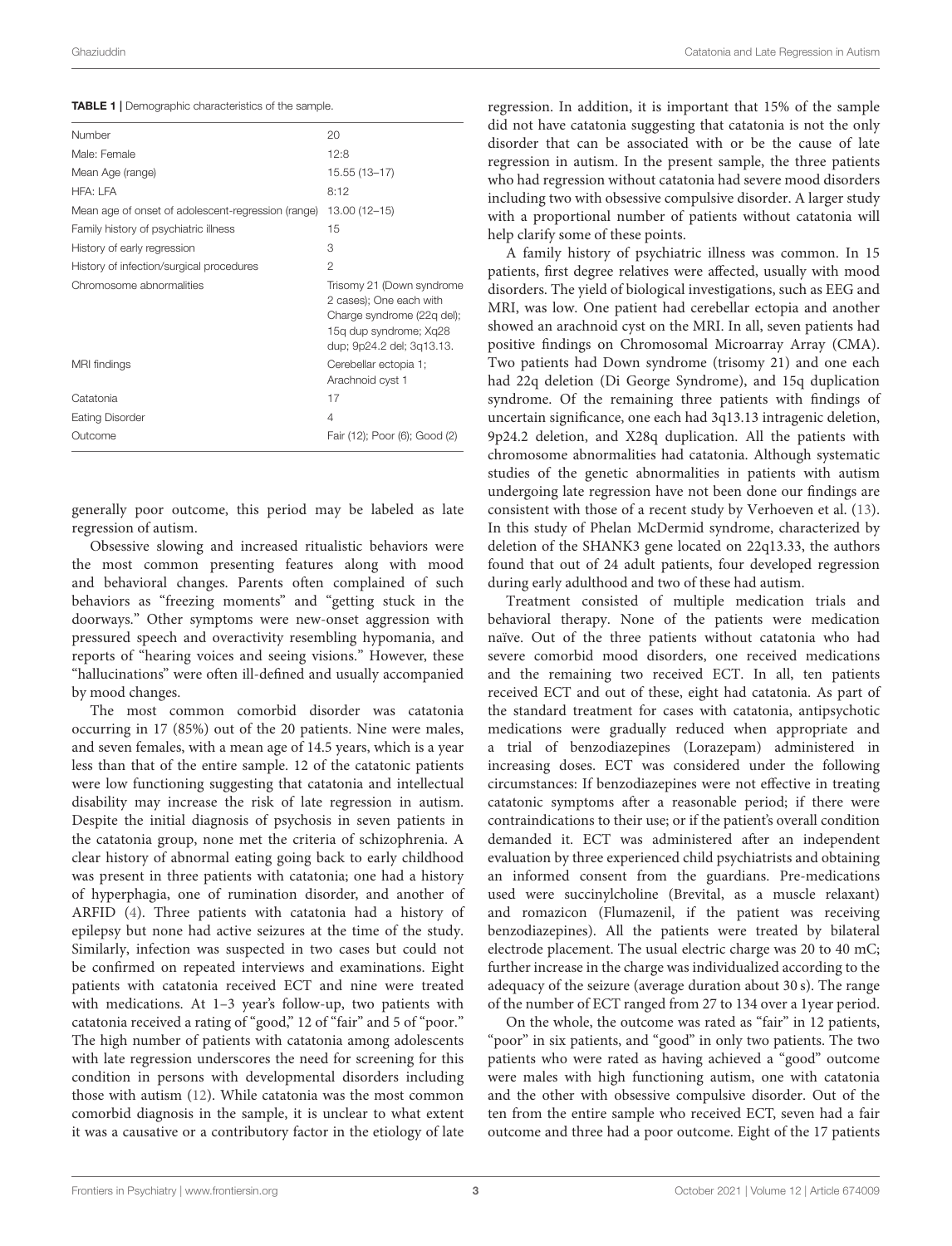with catatonia received ECT, which is generally regarded as the treatment of choice in catatonia [\(14\)](#page-4-13). Out of these eight patients, the outcome was rated as "fair" in six and as "poor" in two patients. However, outcome is influenced not only by the type of treatment but also by other factors, such as, the severity of symptoms, the criteria used for measuring outcome, and the duration of follow-up of the study. In this short-term study, "fair" outcome was defined as "some social and educational progress in spite of significant abnormalities in behavior or interpersonal relationships"; and a "poor" outcome was defined as severe handicap with no independent social progress. Therefore, most of the patients with catatonia did show some degree of social and educational progress, although an overwhelming number of patients did not reach their premorbid level of functioning prior. A long-term study based on a large sample is needed to shed light on the treatment of catatonia in the context of late regression in persons with autism.

While the findings are important, they have to be interpreted with caution because of their potential limitations. First, the sample consisted of a heterogeneous group of patients referred to a tertiary referral center. This occurred because severely impaired patients meeting the inclusion criteria are treated either in hospitals or in residential treatment centers. Second, it may be argued that some of the patients may not have had autism but other neurodevelopmental disorders. For example, seven had chromosomal abnormalities and 17 out of the 20 had catatonia. However, autism can occur with a variety of other medical disorders and genetic syndromes associated with intellectual disability [\(15\)](#page-4-14). This is illustrated by the two patients with trisomy 21 Down syndrome. The first patient was a 15 year old male who was first referred to his pediatrician at the age of 4 years because of increasing behavioral problems consisting of hyperactivity; aggression toward his sister; a tendency to indulge in repetitive behaviors such as throwing objects, spinning toys, clearing surfaces of furniture etc. The parents reported that it was difficult for him to play alone or with others. He did not respond to his name being called and his vocabulary consisted of a few words which he seldom used appropriately. By that time, he had already been diagnosed with autism by the department of physical medicine, but his school had insisted on a second opinion. When referred to our clinic at the age of 5 years for a second opinion, he displayed the followed clinical features: extreme hyperactivity requiring 1:1 supervision at school; aggressive outbursts when things did not go his way; impaired social interaction and communication including poor eye contact; and lack of appropriate play with other children. At the age of seven years, he was evaluated again in the child psychiatry clinic. By this time, he was receiving educational services for children with autism. Some of the behaviors during the clinic visit were described as follows: "Poor eye contact, extreme hyperactivity, tics and stereotypies including arm movements. Play was repetitive and perseverative with a rubber frog that he persisted in throwing up in the air and catching. He lined some cards that he brought with him." A diagnosis of autism was, therefore, confirmed along with that of intellectual disability and trisomy 21. The second patient with Down syndrome, a 13 year old female, was first seen by the department of pediatrics in our hospital system at the age of seven years. At that time, she was already receiving speech, occupational and physical therapy. The examining pediatrician noted severe sensory problems and behavioral outbursts. Parents reported that the following baseline-behaviors: social withdrawal; preference to spend time alone; repeating of phrases out of context (eg., "Go Robin, Go Robin"); stereotypies or quick movements of her fingers; rigidity regarding her schedules etc. On the basis of this history and the examination on several occasions by clinicians (pediatricians and child psychiatrists) and reports from collateral sources such as school personnel, a diagnosis of autism with Down syndrome was confirmed.

Third, it may be argued that despite emerging interest in the topic, the diagnosis of late regression in autism remains controversial. To address this concern, regression was defined as a period of severe pervasive functional decline occurring in a relatively stable patient with a history of autism. To differentiate it from symptoms of other conditions that can begin during early childhood, the functional decline of late regression had to emerge after a relatively symptom-free compensated period; had to be extreme in severity; last for at least 6 months; and affect multiple areas of functioning such as communication, mobility and self-care. Thus, we excluded patients whose symptoms were chronic. To help define the onset, we obtained a detailed history incorporating anchor dates, collateral information, and repeated interviews. Fourth, biological measures could not be obtained in all cases because of clinical reasons and limitation of resources. Finally, a control group was not included in the study because the main purpose of this preliminary study was to initially define and characterize the presentation of late regression in persons with autism and generate testable hypotheses. Systematic studies based on large numbers, drawn from multiple settings, are required to identify the etiology, and the risk and vulnerability factors, including its comorbidity with catatonia, to facilitate its early diagnosis and treatment.

## DATA AVAILABILITY STATEMENT

The raw data supporting the conclusions of this article will be made available by the authors.

# ETHICS STATEMENT

The studies involving human participants were reviewed and approved by University of Michigan Medical IRB. Written informed consent from the participants' legal guardian/next of kin was not required to participate in this study in accordance with the national legislation and the institutional requirements.

# AUTHOR CONTRIBUTIONS

The author is responsible for the design, data extraction, and all aspects of the preparation of the manuscript.

# ACKNOWLEDGMENTS

This manuscript is based on an invited presentation at the ESSENCE Conference at the University of Gothenburg, Sweden, April 11-13, 2018.